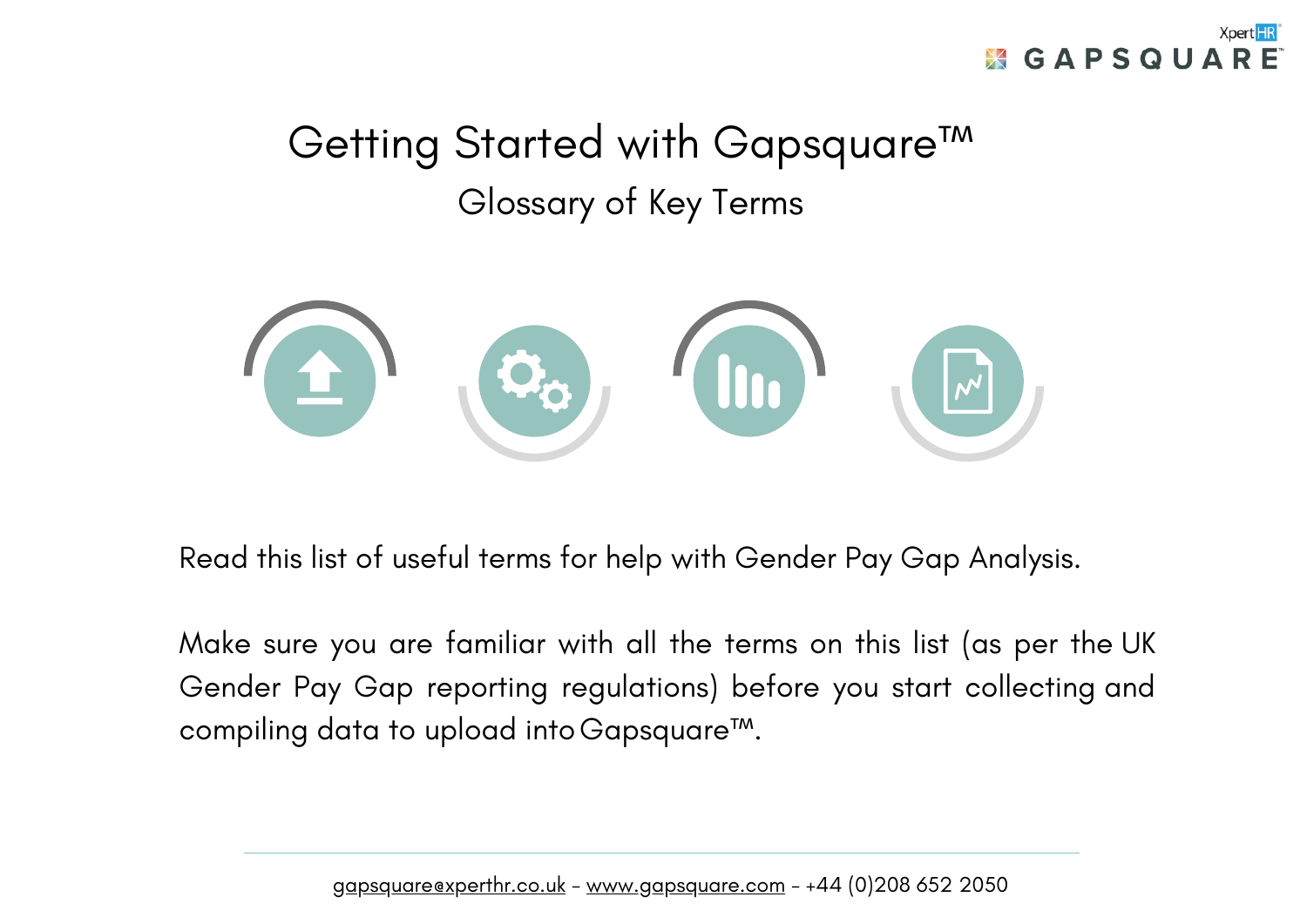

1

| Key Term        | Definition                                                                                                                                                                                                                                                                                                                                                                                                                                                                                                                                                                                                                                                                                                                                                                                                                                                                                                                                                                                                                                                                                                                                                                                                                                                |
|-----------------|-----------------------------------------------------------------------------------------------------------------------------------------------------------------------------------------------------------------------------------------------------------------------------------------------------------------------------------------------------------------------------------------------------------------------------------------------------------------------------------------------------------------------------------------------------------------------------------------------------------------------------------------------------------------------------------------------------------------------------------------------------------------------------------------------------------------------------------------------------------------------------------------------------------------------------------------------------------------------------------------------------------------------------------------------------------------------------------------------------------------------------------------------------------------------------------------------------------------------------------------------------------|
| Employee        | Employees- Those with a contract of employment<br>Some self-employed people- where they have to personally perform the work<br>Part-time workers-An employee who works fewer hours than a full-time worker<br>Job-share-Each employee within a job-share counts as one employee. So if two people job-share, they count as two<br>employees<br>Overseas workers-Employees working wholly or partly in Great Britain will need to be counted for the gender pay<br>reporting regulations, as will employees working for organisations based in Great Britain who sends employees abroad<br>to work<br>Contractors-A worker who is self-employed that does work for your organisation. They are not a relevant employee.<br>Agency workers-A worker who is employed by a separate agency that does work for your organisation, but their payroll<br>is under the agency, and therefore they are not a relevant employee.<br>Partners-Traditional partnerships and limited liability partnerships do not count as 'relevant employees' because they<br>are not paid but take a share of profits. Some organisations voluntarily include partners in their calculations, or conduct<br>partner pay analysis, and publish these figures within their narrative |
| <b>Base Pay</b> | The initial salary paid to an employee, not including benefits, bonuses etc.                                                                                                                                                                                                                                                                                                                                                                                                                                                                                                                                                                                                                                                                                                                                                                                                                                                                                                                                                                                                                                                                                                                                                                              |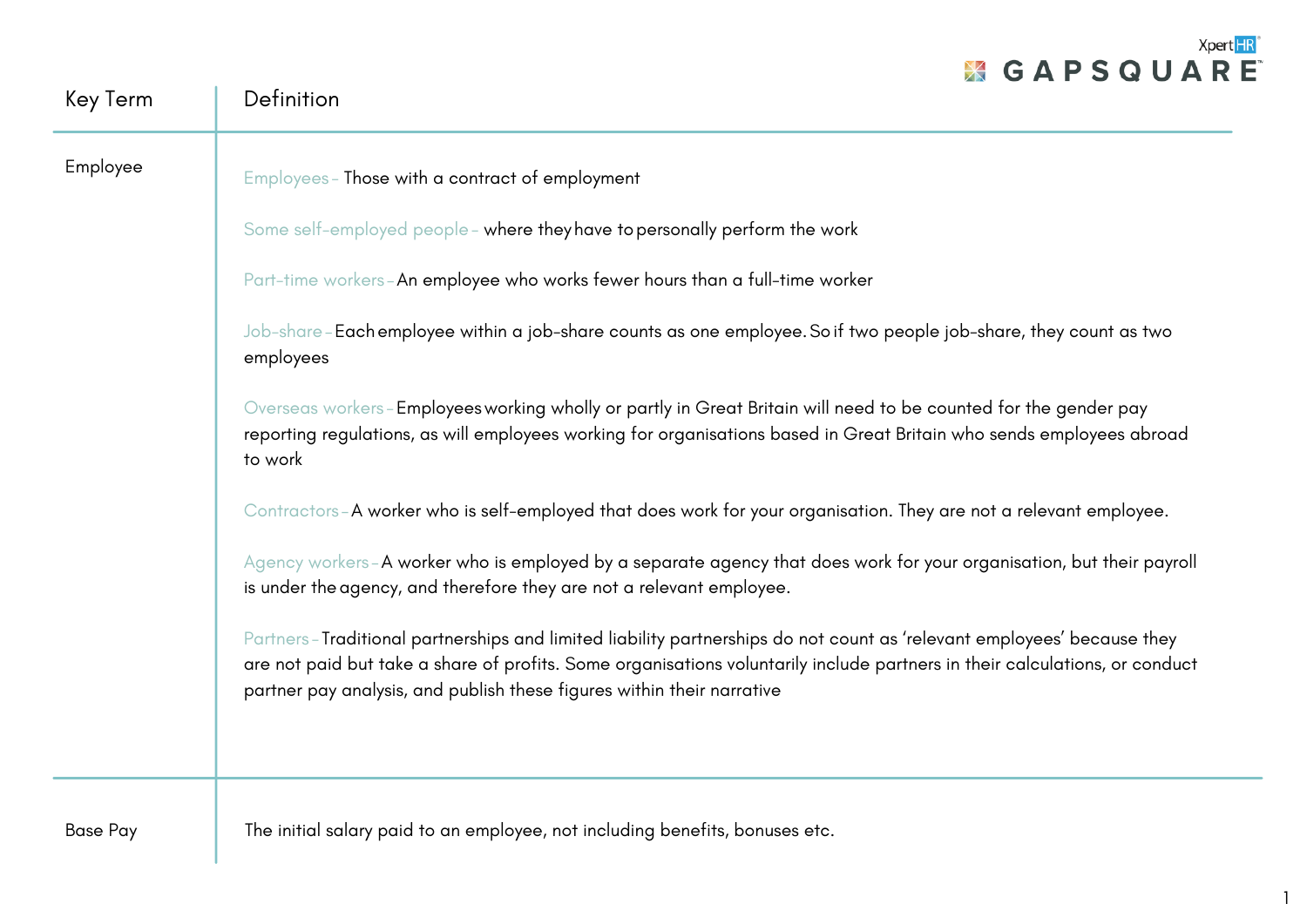## **Xpert HR'**<br> **CAPSQUARE**

| Ordinary<br>pay     | Ordinary pay includes basic pay, allowances, pay for piecework, pay for leave and shift<br>premium pay. It only includes money payment, so any benefits in kind or securities are<br>excluded from this figure. Gross amounts should be after salary sacrifice.<br>Ordinary pay does not include pay related to overtime, redundancy, termination of<br>employment, pay in lieu of annual leave. As well as actual 'overtime pay', payments such<br>as allowances earned during paid overtime hours should be excluded from ordinary pay. |
|---------------------|-------------------------------------------------------------------------------------------------------------------------------------------------------------------------------------------------------------------------------------------------------------------------------------------------------------------------------------------------------------------------------------------------------------------------------------------------------------------------------------------------------------------------------------------|
| Allowances          | All allowances (e.g. car allowances, extra amount for being on call, London living<br>allowances etc) should be included in the definition of ordinary pay.<br>Employers should make a decision on which pay elements are considered allowances<br>and therefore included within the gender pay gap regulations.                                                                                                                                                                                                                          |
| Salary<br>sacrifice | This is an agreement between employer and employee to reduce the employee's<br>entitlement to cash remuneration - usually in the form of a non-cash benefit in kind -<br>which is not reflected in their salary or wage.<br>These schemes are deducted from the calculations. You should use the employee's<br>gross pay after any reduction for a salary sacrifice scheme. This can be handled in<br>the Gapsquare™ app and is useful to understand impact of salary sacrifice on gender<br>pay gap reporting.                           |